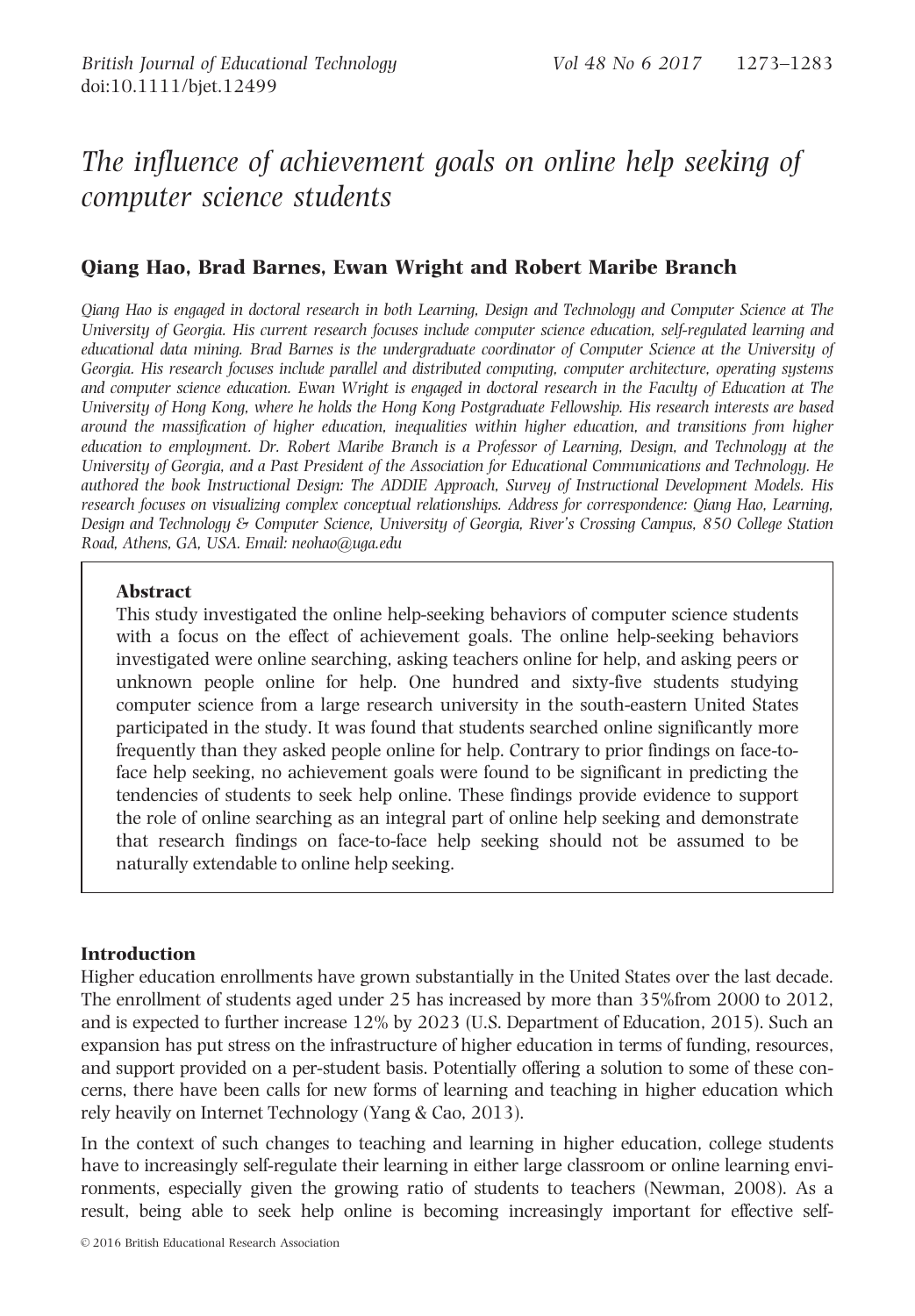# Practitioner Notes

What is already known about this topic

- Seeking social assistance from people is traditionally understood as the only form of help-seeking behavior.
- Achievement goals are strongly correlated to face-to-face help seeking in classroom environments.
- Achievement goals are significant predictors of face-to-face help seeking in classroom environments.

What was unknown

- Whether information seeking from machines, such as search engines, should be considered as a help-seeking behavior.
- Whether the findings from research on achievement goals and face-to-face help seeking can be extended to online help seeking.
- If the findings from research on achievement goals and face-to-face help seeking cannot be extended to online help seeking, what would be their relationship in such a context?

What this paper adds

- Online searching, namely information seeking from search engines, should be considered as an integral part of online help seeking.
- Achievement goals have limited correlation with online help seeking.
- None of the achievement goals are significant predictors of online help seeking.

Implications for practice and/or policy

- Helping students search online effectively for help-seeking purposes should be considered equally or more important to helping students ask people online for help.
- Encouraging students to seek help online for learning problems is becoming increasingly urgent. Achievement goals may not be the correct starting point to approach this problem.
- Findings from research on achievement goals and face-to-face help seeking cannot be assumed naturally extendable to online help seeking. More studies are necessary to examine whether other findings on face-to-face help seeking are extendable to online help seeking.

regulated learning in such environments (McInnerney & Roberts, 2004; Rakes & Dunn, 2010). Moreover, online help seeking has a range of particular advantages compared with face-to-face help seeking, such as immediate answers, limited self-esteem threats, and the potential of reaching larger professional communities (Kozanitis, Desbiens, & Chouinard, 2007; Ryan & Shin, 2011). It is, therefore, crucial for educators and researchers to better understand how to facilitate online help seeking among students, which necessitates the exploration of the potential factors influencing online help seeking.

This study aimed to explore how college students majoring in computer science seek help online and the effect of achievement goals on their online help-seeking behavior. Although prior studies have established a strong link between achievement goals and face-to-face help seeking in classroom contexts (eg, Butler & Neuman, 1995; Cheong, Pajares, & Oberman,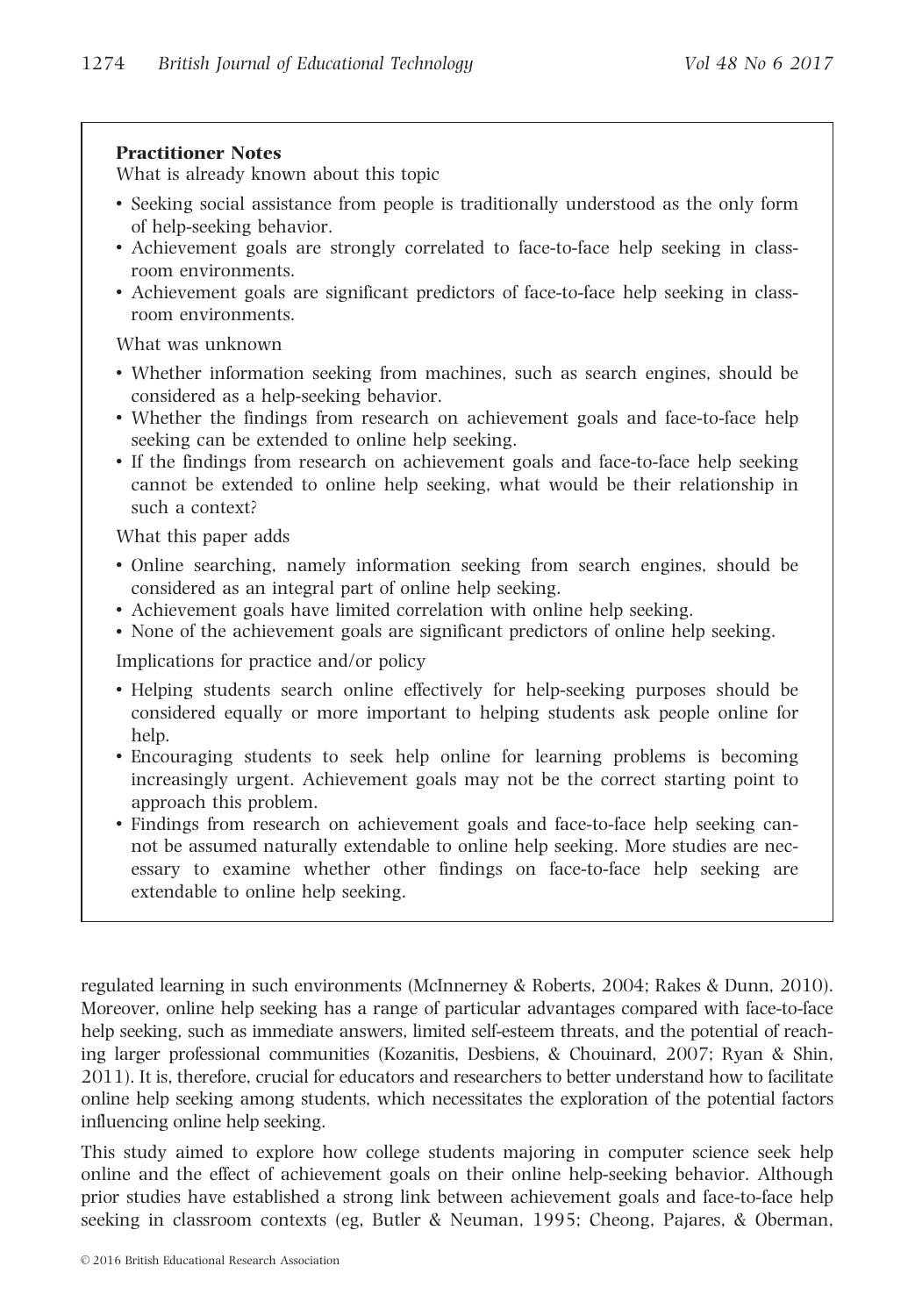

Figure 1: 2\*2 achievement goal framework

2004; Roussel, Elliot, & Feltman, 2011), research on the relationship between achievement goals and online help seeking is still lacking. Consequently, there is a gap in the existing literature examining whether findings in classroom contexts can be extended to online contexts.

## Literature review

## Online help seeking

As a cognitive skill that manifests self-regulated learning, help seeking involves a set of actions, such as being aware of the need for help, identifying problems and potential helpers, and forming questions to solicit help (Aleven, McLaren, Roll, & Koedinger, 2006; Karabenick, 2003; Newman, 2008). Online help seeking, as a subcategory of help seeking, refers to help seeking that is aided by online tools, such as emails or question & answer forums.

Seeking social assistance from other people was traditionally understood as the only form of helpseeking behavior (Ryan, & Pintrich, 1997; Zimmerman & Pons, 1986). As a result, information seeking, such as online searching, was not classified as a type of help seeking. Nevertheless, the boundary between seeking information and social assistance has been blurred with the development of Internet technology. Interaction with machines, such as search engines, for help-seeking purposes has become ubiquitous in teaching and learning. Although Puustinen and Rouet (2009) and Cheng and Tsai (2011) suggested that online searching should be classified as a type of online help seeking, evidence supporting such a claim is still lacking.

## Achievement goals

Achievement goals refer to goals or aims set by students, which guide their competence-relevant behaviors (Hao, Branch, & Jensen, 2016; Karabenick, 2004; Roussel et al., 2011). The features of competence and valence have been highlighted as significant in distinguishing achievement goals (Elliot & McGregor, 2001; Yang & Cao, 2013). On the one hand, competence distinguishes mastery-goals from performance-goals. Mastery-goals guide learners to emphasize the mastery of learning content, while performance-goals orient learners to focus on self-competence relative to others (Dweck, 1986; Elliot & Church, 1997). On the other hand, valence differentiates achievement goals from the aspect of approach and avoidance. Learners with approach-goals focus more on achieving positive results, such as good academic performance, whereas learners with avoidance-goals usually try to avoid negative results (Cury, Elliot, Da Fonseca, & Moller, 2006; Huet, Escribe, Dupeyrat, & Sakdavong, 2011). The features of competence and valence classify achievement goals into four categories: mastery-approach, performance-approach, masteryavoidance and performance-avoidance goals (see Figure 1). This classification is also referred as 2\*2 achievement goal framework (Elliot & McGregor, 2001; Huet et al., 2011).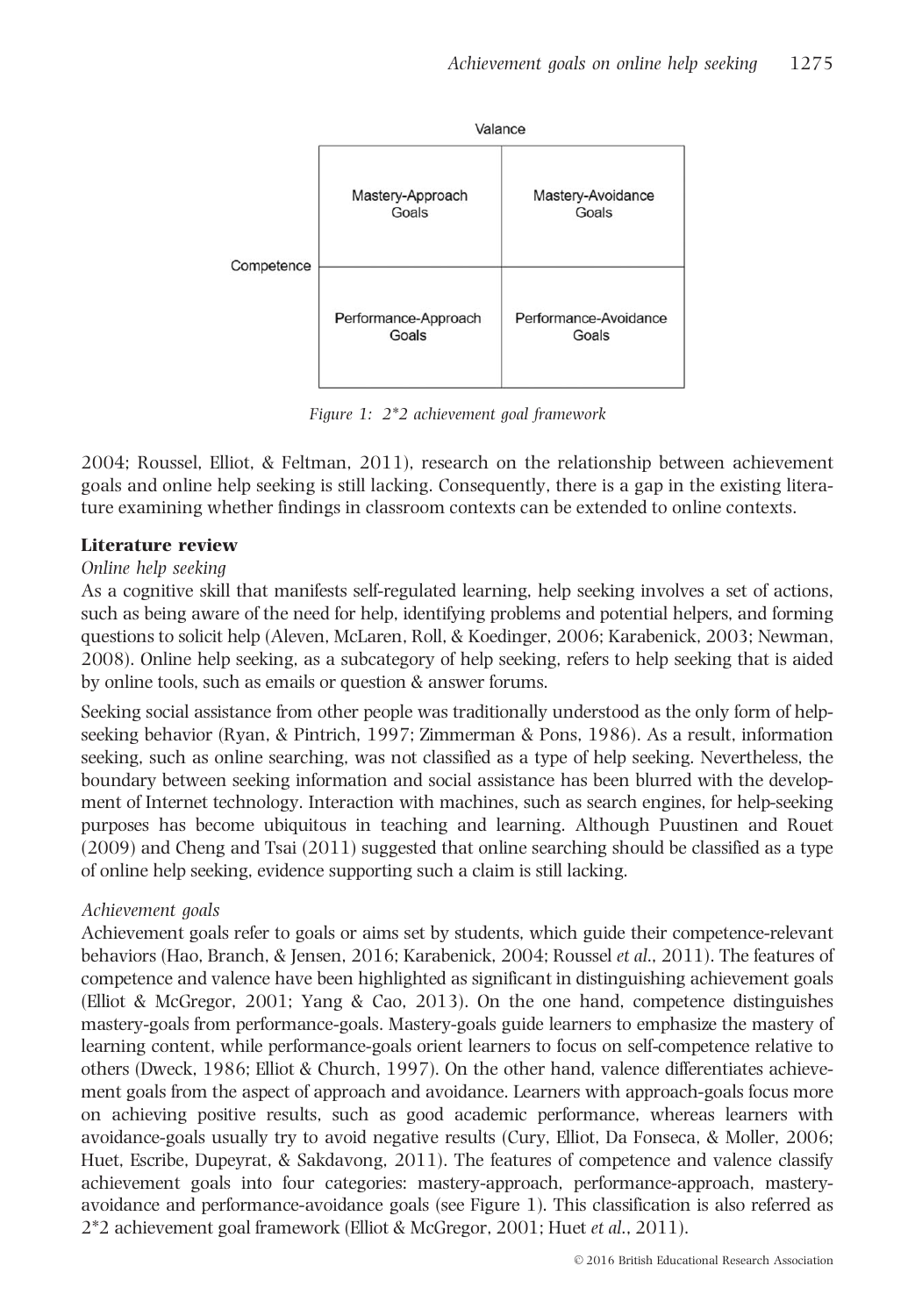The relationship between achievement goals and help seeking has been studied extensively in classroom learning contexts (eg, Butler & Neuman, 1995; Cheong et al., 2004; Huet et al., 2011; Roussel et al., 2011; Skaalvik & Skaalvik, 2005; Yang, & Cao, 2013). It was found that students with higher mastery-approach goals tend to seek help most frequently in mathematics, computer science, and experimental problem-solving environments (eg, Butler & Neuman, 1995; Cheong et al., 2004; Skaalvik & Skaalvik, 2005). Conversely, students with higher performanceavoidance goals were found more likely to actively avoid help seeking (eg, Roussel et al., 2011; Skaalvik & Skaalvik, 2005). However, contradictory results were found regarding the effect of other two types of achievement goals on students' tendency of help seeking. For example, Ryan and Pintrich (1997) found that performance-approach and mastery-avoidance goals were negatively related to students' tendency of help seeking, while Tanaka, Murakami, Okuno, and Yamauchi (2001) found the opposite results. Cheong and his colleagues (2004) also found that performance-approach goals were unrelated to students' tendency of help seeking.

There remains a lack of research testing the relationship between achievement goals and help seeking in online contexts. This is a notable omission given that online help seeking is intrinsically different from face-to-face help seeking in classroom contexts. First, many factors key to face-toface help seeking are less important for online help seeking, such as the ability to identify potential helpers and self-esteem threats (Karabenick, 2003; Kumrow, 2007). Second, new and significant challenges are posed by online help seeking. Search engines are more limited in adapting to students' questions than human helpers, so students who have difficulties in devising accurate queries may fail to solicit relevant information from search engines (Tabatabai & Shore, 2005). In addition, asynchronous communication on question & answer forums with other online users can be prone to misunderstandings and thus may not yield the desired information (Rovai & Jordan, 2004). Reflecting on these issues, more studies are needed to explore whether prior research findings in classroom contexts can be extended to online contexts.

# Research questions

The research questions that guided this study were:

- 1. How do computer science students seek help online?
- 2. How do achievement goals influence computer science students' online help-seeking tendency in terms of online searching, asking teachers online for help, and asking peers or unknown people online for help?

# Research design

## Participants

Data were collected from four different computer science courses in a large research university in the south-eastern United States. One hundred and sixty-five undergraduate students agreed to participate in this study. Participants were predominantly male (88.5%) and lower-level undergraduates (84.8%). All four courses implemented Piazza ([https://piazza.com/](http://https://piazza.com)) for students to ask questions to other peers, teachers, or teaching assistants. Teachers and teaching assistants were also accessible to answer questions through email. Each course evaluates students by their performances on (1) Individual tasks, (2) Individual projects, (3) Group projects and (4) midterm and final exams.

## Instrument

A survey was used to measure participants' achievement goals and the frequency of online help seeking. The survey was distributed to all participants and it was required that all questions were answered. The survey is composed of two parts: Achievement Goal Questionnaire-Revised (AGQ-R) and Online-Help-Seeking Measures (see Appendix). The AGQ-R developed by Elliot and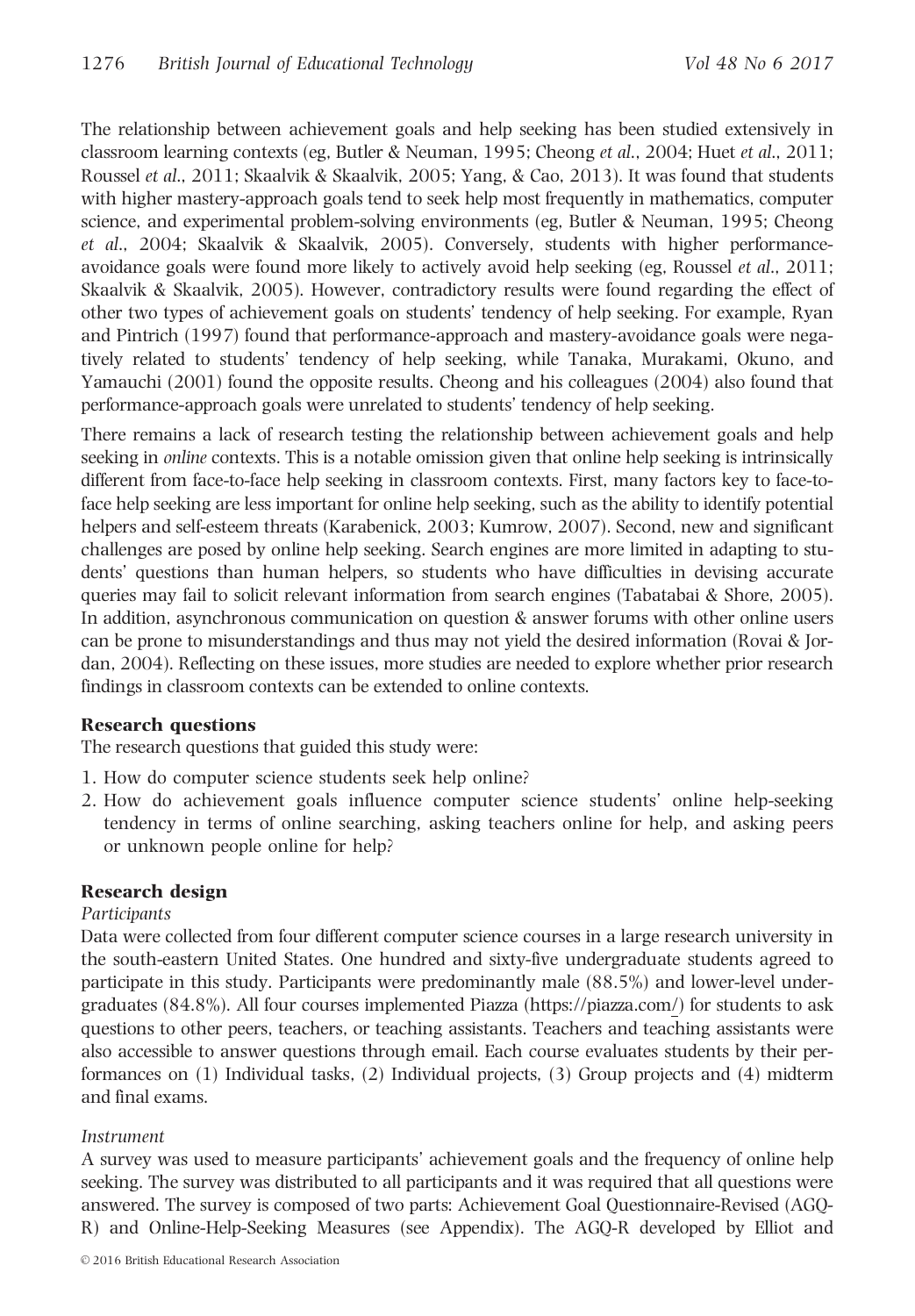|                                                       | Lower-level<br>undergraduates |      | Higher-level<br>undergraduates |      | Total |      |
|-------------------------------------------------------|-------------------------------|------|--------------------------------|------|-------|------|
|                                                       | Mean                          | SD.  | Mean                           | SD   | Mean  | SD.  |
| Online searching                                      | 3.36                          | 0.71 | 3.56                           | 0.57 | 3.39  | 0.69 |
| Asking teachers<br>online for help                    | 2.16                          | 0.88 | 2.44                           | 0.87 | 2.20  | 0.88 |
| Asking peers or<br>unknown experts<br>online for help | 2.84                          | 0.95 | 2.72                           | 1.02 | 2.82  | 0.96 |

Table 1: Descriptive analysis of online help seeking

Murayama (2008) measures four aspects of achievement goals, including mastery-approach, mastery-avoidance, performance-approach, and performance-avoidance goal commitment. Online Help-Seeking Measures developed by Hao, Wright, Barnes, & Branch (2016) included three questions measuring online help seeking. Based on the studies of Puustinen and Rouet (2009) and Cheng and Tsai (2011), three aspects of online help seeking were measured, including searching, asking teachers and asking peers or unknown experts online for help. A four-point Likert scale was used for all survey questions.

#### Data analysis

Descriptive data analysis and permutation tests were applied to answer the first research question "How do computer science students seek help online?." Confirmatory Factor Analysis (CFA) was conducted to validate the measurements of the survey, and covariance-based Structural Equation Modeling (SEM) was further applied to answer the second question "How do achievement goals influence computer science students' online help-seeking tendency in terms of online searching, asking teachers online for help, and asking peers or unknown people online for help?."

## Results

#### Online help seeking of computer science students

Data from all 165 participants were collected. Table 1 presents the descriptive summaries of students' online-help seeking behaviors. Permutation tests were used to examine differences among three online help seeking behaviors of all students. The result indicated that the students searched online [Mean  $(total) = 3.39$ ] more frequently than they asked peers or unknown experts online for help [Mean (total) = 2.82] (Difference between Means =  $0.57$ ,  $p < 0.01$ ). In addition, the students asked peers or unknown experts online for help significantly more frequently than they asked teachers for help online [Mean (total) = 2.20] (Difference between Means = .62,  $p < 0.01$ ).

#### Influence of achievement goals on online help seeking

CFA was applied to the twelve items of achievement goals, using maximum likelihood estimations on the covariance matrix. Four indexes were used to evaluate the model fit to the data, including chi-square degree of freedom ratio ( $\chi^2$ /df), comparative fit index (CFI), incremental fit index (IFI), and root-mean-square error of approximation (RMSEA). The results of the four indexes  $(\chi^2$ /  $df = 1.68$ , CFI = 0.95, IFI = 0.95, RMSEA = 0.06) indicated that the model fit was acceptable. Cronbach's alpha of the four achievement goal factors and correlational coefficients of all variables are presented in Table 2. A Cronbach alpha coefficient as low as 0.55 can be deemed as accepted for social science research (Hatcher & Stepanski, 1994). Therefore, the measurement of achievement goals in this study is deemed to be sufficiently reliable.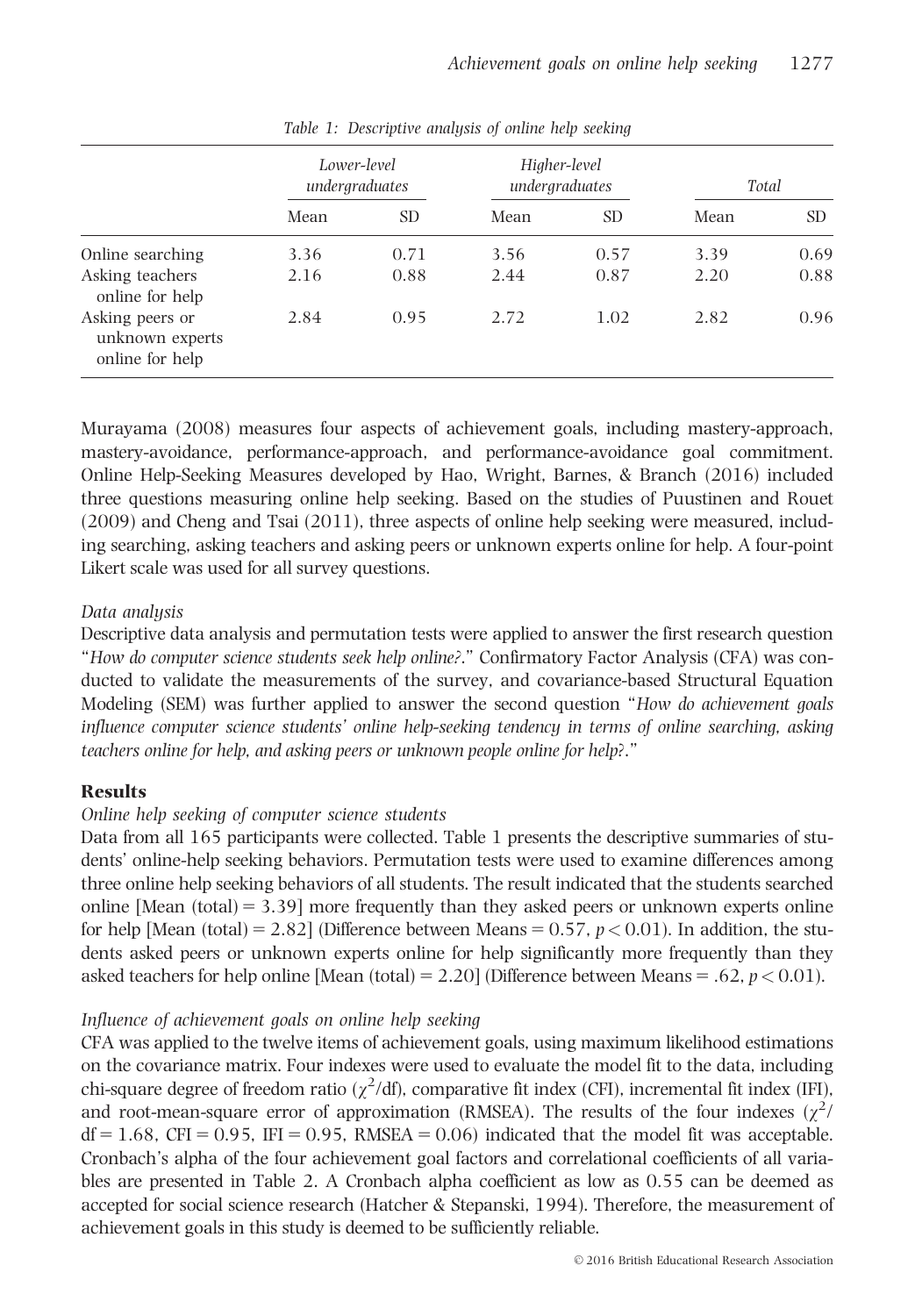|                | Cronbach's a |           |           | 3         | 4         | 5         | 6    |
|----------------|--------------|-----------|-----------|-----------|-----------|-----------|------|
| Online Search  |              |           |           |           |           |           |      |
| Online Teacher |              | $-0.04$   |           |           |           |           |      |
| Online Peer    |              | $0.217**$ | $0.282**$ |           |           |           |      |
| PAP            | 0.87         | $-0.08$   | 0.01      | 0.07      |           |           |      |
| <b>PAV</b>     | 0.54         | 0.10      | $0.173*$  | $0.262**$ | $0.302**$ |           |      |
| <b>MAV</b>     | 0.80         | 0.13      | 0.15      | $0.213**$ | 0.00      | $0.804**$ |      |
| <b>MAP</b>     | 0.67         | $-0.10$   | $-0.03$   | $-0.01$   | $0.305**$ | 0.13      | 0.08 |

Table 2: Cronbach's a and Correlational Coefficients of main variables ( $N = 165$ )

 $*p < .05, **p < .01.$ 

OnlineSearch, online searching for help seeking; OnlineTeacher, asking teachers online for help; OnlinePeer, asking peers or unknown people online for help; PAP, performance-approach goals; PAV, performance-avoidance goals; MAV, mastery-avoidance goals; MAP, mastery-approach goals.

Correlational analysis showed that there were positive associations between performanceavoidance goals and asking teachers online for help ( $r = 0.17$ ,  $p < 0.05$ ), performance-avoidance goals and asking peers online or unknown experts for help ( $r = 0.26$ ,  $p < 0.01$ ), and masteryavoidance goals and asking teachers online for help  $(r < 0.21, p < 0.01)$ . However, all the significant correlation coefficients were below 0.30, which indicated little or no correlation between the associated variables (Calkins, 2005).

Covariance-based SEM was applied to further explore the relationship between the four types of achievement goals and the three types of online help seeking. The hypothesized model of achievement goals on online help seeking is presented in Figure 2. The testing results ( $\chi^2/df = 0.76$ ,  $CFI = 1.00$ , IFI = 1.00, RMSEA = 0.00) indicated a high model fit of the hypothesized model to the data.



 $(a)$ 

Figure 2: Proposed model of achievement goals on online help seeking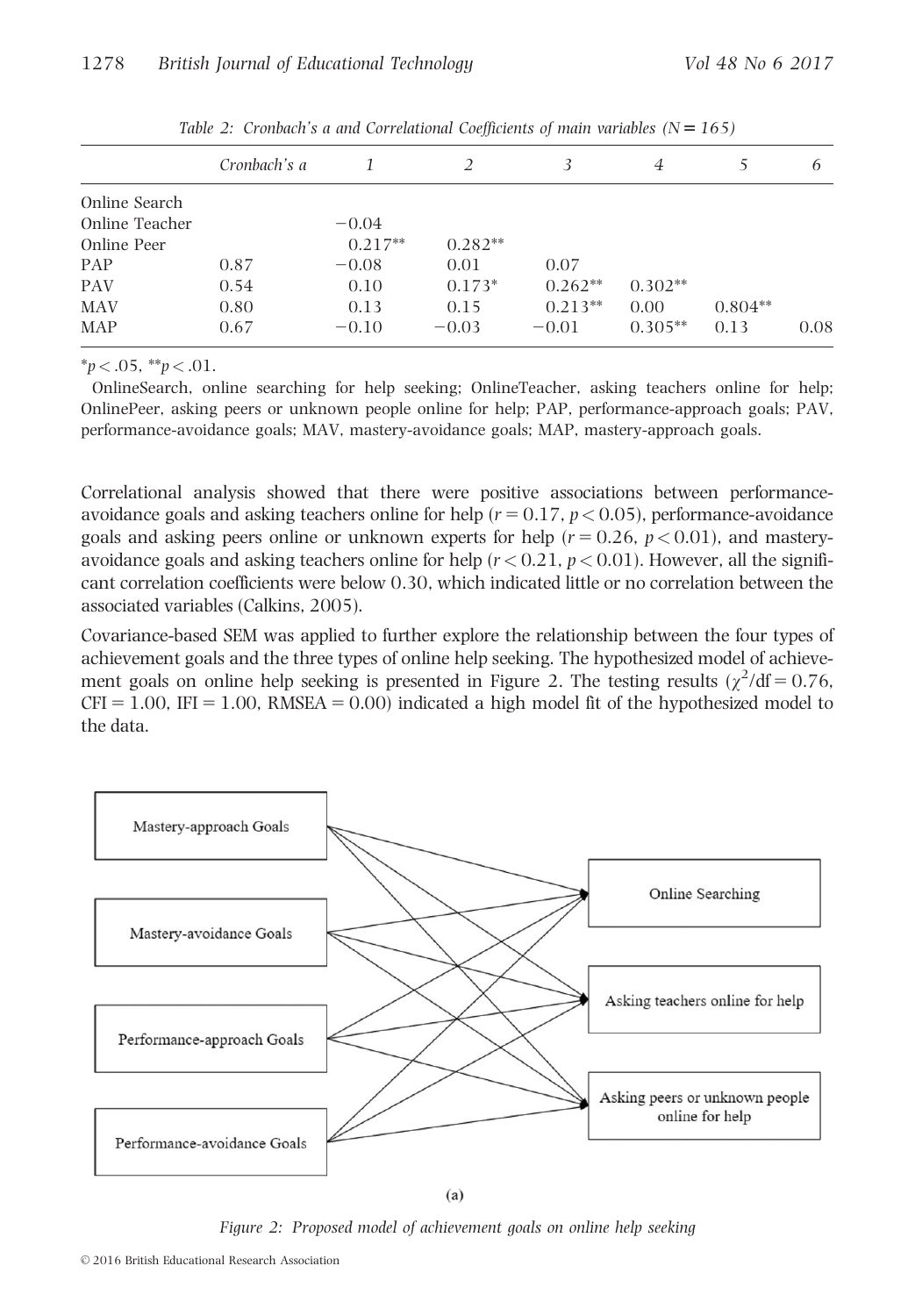

Figure 3: Standardized coefficients of achievement goals on online help seeking from the regression analysis

Contrary to the findings of previous studies (eg. Cheong et al., 2004; Roussel et al., 2011; Yang, & Cao, 2013), no factors of achievement goals were found to be significant in predicting any type of online help seeking (see Figure 3). The four factors, including mastery-approach, performanceapproach, mastery-avoidance, and performance-avoidance goals, explained 5.00% variance  $(R^2 = 0.07, R^2_{\text{adj}} = 0.05, p < 0.05)$  of asking peers or unknown experts online for help in total, but were not found to be significant in predicting online searching ( $R^2 = 0.03$ ,  $R^2_{\text{adj}} = 0.01$ ,  $p > 0.05$ ) or asking teachers online for help ( $R^2 = 0.03$ ,  $R^2_{\text{adj}} = 0.01$ ,  $p > 0.05$ ).

# **Discussion**

## Online help seeking of computer science students

A core finding of this study was that computer science students searched online for help-seeking purposes significantly more frequently than they asked teachers, peers or unknown experts online. This finding contributes to the existing research literature on help seeking by (1) demonstrating that online searching plays a major role in computer science students' online help seeking and (2) providing direct evidence supporting the notion that online searching should be considered as a type of help-seeking behaviors (Puustinen & Rouet, 2009).

Online searching was traditionally understood as a topic that should be addressed by other academic fields, such as information search (Zimmerman & Pons, 1986). Yet, the findings of this study demonstrate that the boundary between seeking social assistance and information searching has become blurred for computer science students, which calls for more research from educational perspectives on online searching in learning and teaching of more fields.

## Influence of achievement goals on online help seeking

The need to encourage students to seek help online for learning problems is becoming increasingly urgent as student-to-teacher ratios and online-course enrollment rates continue to escalate (Allen & Seaman, 2013; Yang & Cao, 2013). Notably, the findings of this study indicate that achievement goals may not be the correct starting point to approach this problem, at least not for computer science students, although the connection between achievement goals and face-to-face help seeking is well established.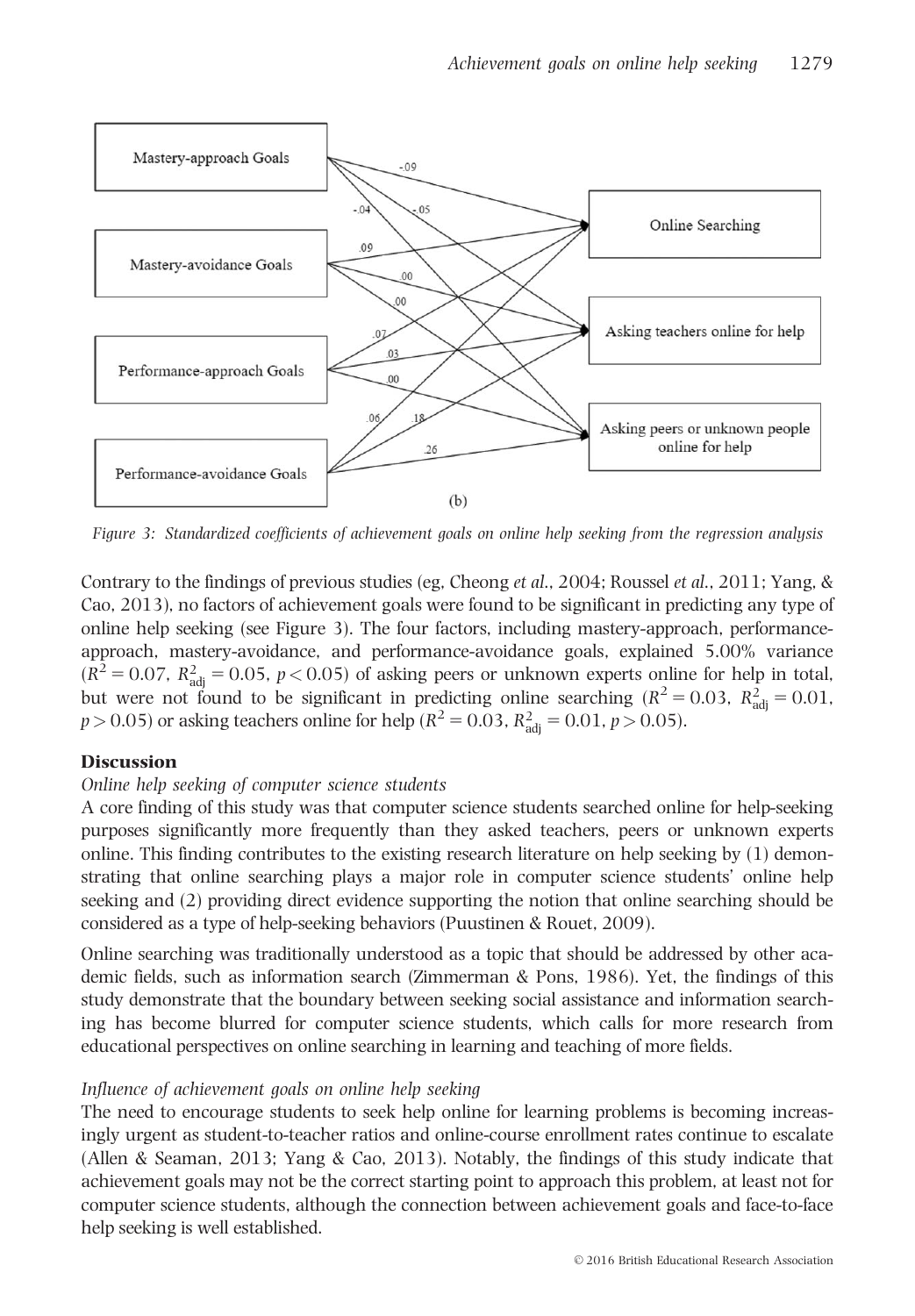In contrast to the findings of most studies on face-to-face help seeking (eg, Cheong et al., 2004; Roussel et al., 2011; Skaalvik & Skaalvik, 2005), this study found limited correlation between achievement goals and online help seeking. None of the four types of achievement goals were found to be significant in predicting any online help-seeking behaviors of computer science students. A possible explanation is that there are significantly fewer barriers for students to seek help online than to seek face-to-face help, so motivation plays a less important role in online help seeking. The results of this study also indicated that findings on face-to-face help seeking should not be assumed naturally extendable to help seeking in online environments (Aleven, Stahl, Schworm, Fischer, & Wallace,, 2003; Puustinen & Rouet, 2009). Therefore, future studies may need to consider a careful examination of the effect of predictors deemed as important to face-toface help seeking on online help seeking. Furthermore, to better answer questions about how to encourage students to effectively seek help online, more explorative research on online help seeking is essential.

# Limitations

The present study is not without limitations. First, all participants of this study were studying computer science at one university. Whether the findings of this study can be generalized to a larger population, such as college students across a wider range of disciplines, needs further examination. Indeed, given their field of study one could presume that computer science students would be especially inclined to seek help online compared to other students. Second, this study focused exclusively on students' tendency to seek help online. Future research may consider studying the differences between instrumental and executive online help-seeking behaviors, which will serve as guidance for the effective facilitation of online-help seeking (Cheong et al., 2004; Huet et al., 2011). Thirdly, a survey was the only tool used in this study to explore students' online help-seeking behaviors, which might not accurately represent how students seek help online in authentic environments. Future studies may consider using other research tools to measure students' online help seeking, such as online interaction tracking or tracing. Additionally, the survey used in this study adopted Four-Pointer Likert Scale, which helps avoiding satisficing, but may lower the reliability of the survey results. Future studies may consider modified replications using Five-Point Likert Scale in their surveys.

## Conclusion

Online help seeking is becoming an increasingly important help-seeking approach for college students to succeed in their academic studies. This research adds to the emerging literature on online help seeking by (1) providing direct evidence to support the role of online searching as an integral part of online help seeking and (2) demonstrating that findings on the relationship between achievement goals and face-to-face help seeking may not be extendable to online help seeking. To build on the findings of this study, we call for research to further investigate the potential predictors of online help seeking.

## Statements on open data, ethics and conflict of interest

The survey in this study was conducted from April to May in 2015. The survey data can be accessed at [http://bit.ly/1MRKTxS.](http://bit.ly/1MRKTxS)

This study follows ethical guidelines of Institutional Review Board of the University of Georgia, and was approved by Institutional Review Board of the University of Georgia. The participants of this study were anonymized. Participants' names have been replaced with numbers that cannot identify them individually, and their names have been deleted permanently.

There were no anticipated conflicts of interests in this study.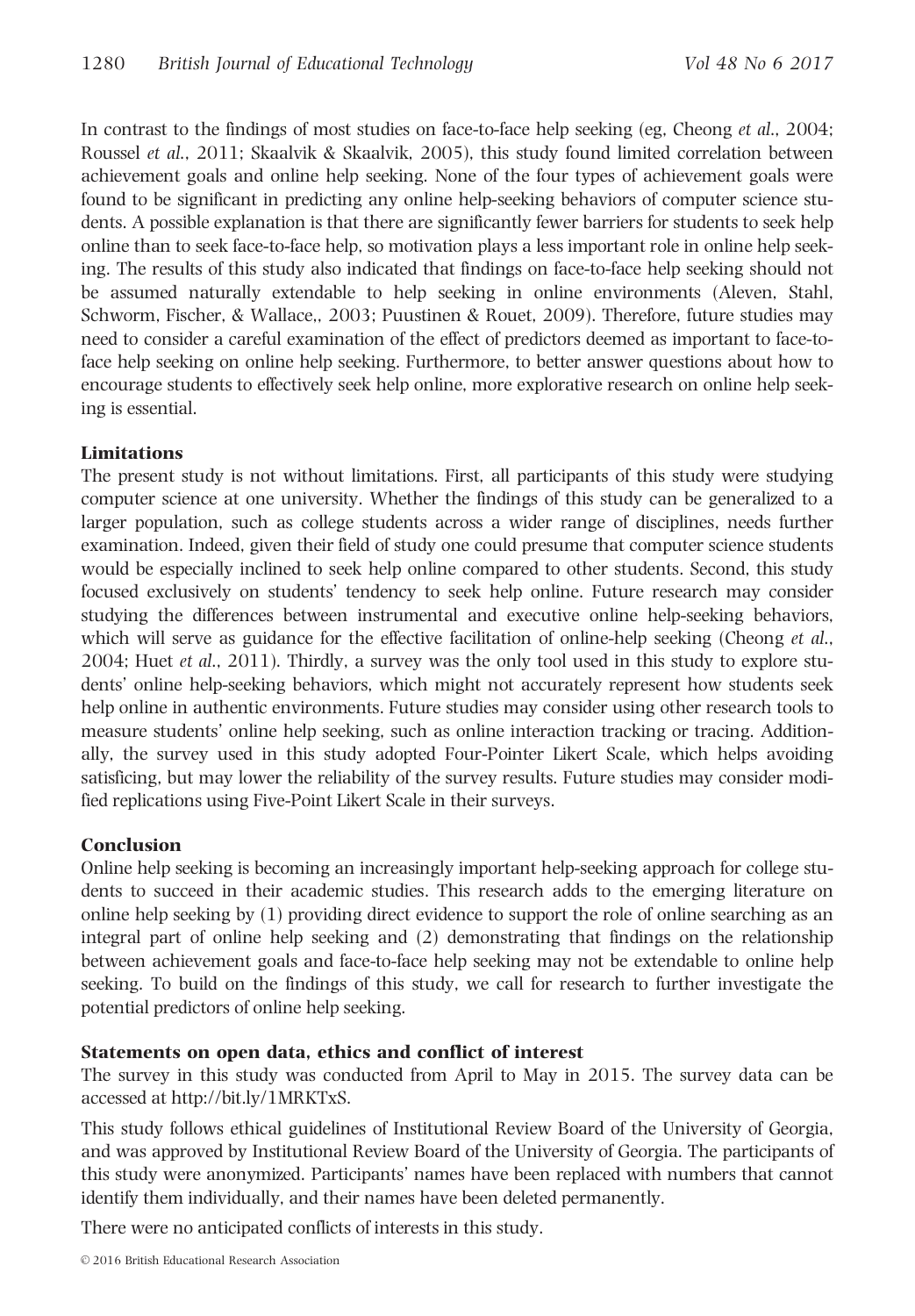#### References

- Aleven, V., Mclaren, B., Roll, I., & Koedinger, K. (2006). Toward meta-cognitive tutoring: a model of help seeking with a cognitive Tutor. International Journal of Artificial Intelligence in Education, 16, 101–128.
- Aleven, V., Stahl, E., Schworm, S., Fischer, F., & Wallace, R. (2003). Help seeking and help design in interactive learning Environments. Review of Educational Research, 73, 277–320.
- Butler, R., & Neuman, O. (1995). Effects of task and ego achievement goals on help-seeking behaviors and attitudes. Journal of Educational Psychology, 87, 261–271.
- Calkins, K. G. (2005). An introduction to statistics: correlation coefficients. Retrieved October 23, 2015, from [http://www.andrews.edu/~calkins/math/edrm611/edrm05.htm.](http://www.andrews.edu/~calkins/math/edrm611/edrm05.htm)
- Cheng, K. H., & Tsai, C. C. (2011). An investigation of taiwan university students' perceptions of online academic help seeking, and their web-based learning self-efficacy. The Internet and Higher Education, 14, 150–157.
- Cheong, Y. F., Pajares, F., & Oberman, P. S. (2004). Motivation and academic help-seeking in high school computer science. Computer Science Education, 14, 3–19.
- Cury, F., Elliot, A. J., Da Fonseca, D., & Moller, A. C. (2006). The social-cognitive model of achievement motivation and the  $2\times 2$  achievement goal framework. Journal of Personality and Social Psychology, 90, 666–679.
- Dweck, C. S. (1986). Motivational processes affecting learning. American psychologist, 41, 1040–1048.
- Elliot, A. J., & Church, M. A. (1997). A hierarchical model of approach and avoidance achievement motivation. Journal of Personality and Social psychology, 72, 218–232.
- Elliot, A. J., & McGregor, H. A. (2001). A  $2 \times 2$  achievement goal framework. Journal of Personality and Social psychology, 80, 501–519.
- Elliot, A. J., & Murayama, K. (2008). On the measurement of achievement goals: critique, illustration, and application. Journal of Educational Psychology, 100, 613–628.
- Hao, Q., Branch, R. M., & Jensen, L. (2016). The effect of precommitment on student achievement within a Technology-rich Project-based learning Environment. TechTrends. doi:10.1007/s11528-016-0093-9.
- Hao, Q., Wright, E., Barnes, B., & Branch, R. M. (2016). What are the most important prediction of computer science students' online help-seeking behaviors? Computers in Human Behavior, 62, 467–474.
- Hatcher, L., & Stepanski, E. J. (1994). A step-by-step approach to using the SAS system for univariate and multivariate statistics. Cary, NC: SAS Institute.
- Huet, N., Escribe, C., Dupeyrat, C., & Sakdavong, J. C. (2011). The influence of achievement goals and perceptions of online help on its actual use in an interactive learning environment. Computers in Human Behavior, 27, 413–420.
- Karabenick, S. A. (2003). Seeking help in large college classes: a person-centered approach. Contemporary Educational Psychology, 28, 37–58.
- Karabenick, S. A. (2004). Perceived achievement goal structure and college student help seeking. Journal of Educational psychology, 96, 569–581.
- Kozanitis, A., Desbiens, J. F., & Chouinard, R. (2007). Perception of teacher support and reaction toward questioning: its relation to instrumental help-seeking and motivation to learn. International Journal of Teaching and Learning in Higher Education, 19, 238–250.
- Kumrow, D. E. (2007). Evidence-based strategies of graduate students to achieve success in a hybrid Webbased course. The Journal of Nursing Education, 46, 140–145.
- U.S. Department of Education (2015). National Center for Education Statistics: Digest of Education Statistics, 2013 (NCES 2015-011). Retrieved October 18, 2015, fro[m http://nces.ed.gov/fastfacts/display.](http:// http://nces.ed.gov/fastfacts/display.asp?id=98 ) [asp?id](http:// http://nces.ed.gov/fastfacts/display.asp?id=98 )= $98$
- McInnerney, J. M., & Roberts, T. S. (2004). Online learning: social interaction and the creation of a sense of community. Journal of Educational Technology & Society, 7, 73–81.
- Newman, R. S. (2008). The motivational role of adaptive help seeking in self-regulated learning. In D. H. Schunk & B. J. Zimmerman (Eds.), Motivation and self-regulated learning: theory, research, and applications (pp. 315–337). Mahwah, NJ: Erlbaum.
- Puustinen, M., & Rouet, J. F. (2009). Learning with new technologies: help seeking and information searching revisited. Computers & Education, 53, 1014–1019.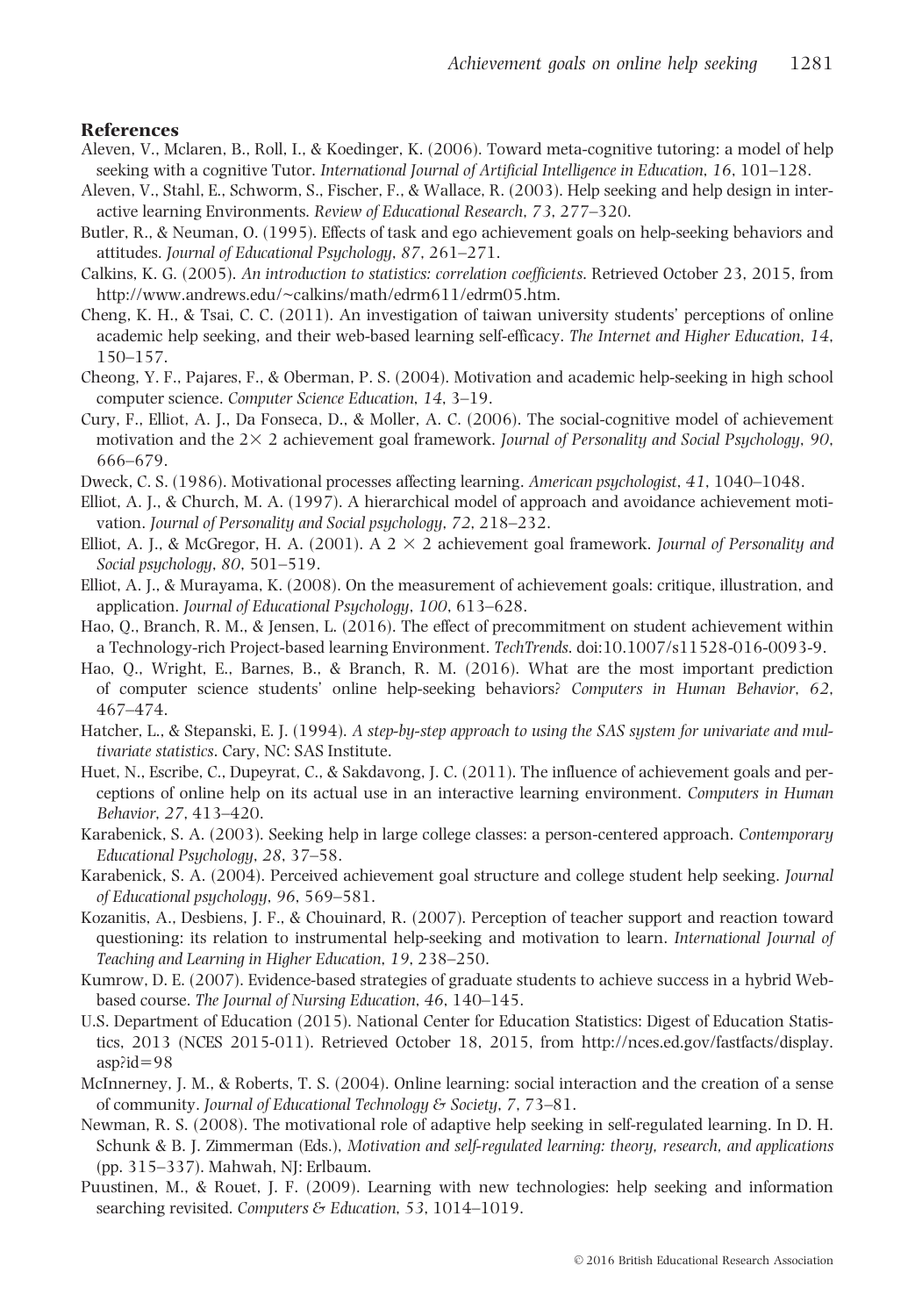- Rakes, G. C., & Dunn, K. E. (2010). The impact of online graduate students' motivation and self-regulation on academic procrastination. Journal of Interactive Online Learning, 9, 78–93.
- Ryan, A. M., & Pintrich, P. R. (1997). "Should I ask for help?" the role of motivation and attitudes in adolescents' help seeking in math class. Journal of Educational psychology, 89, 329–341.
- Ryan, A. M., & Shin, H. (2011). Help-seeking tendencies during early adolescence: an examination of motivational correlates and consequences for achievement. Learning and Instruction, 21, 247–256.
- Roussel, P., Elliot, A. J. & Feltman, R. (2011). The influence of achievement goals and social goals on helpseeking from peers in an academic context. Learning and Instruction, 21, 394–402.
- Rovai, A. P., & Jordan, H. (2004). Blended learning and sense of community: a comparative analysis with traditional and fully online graduate courses. The International Review of Research in Open and Distributed Learning, 5, Retrieved August 15, 2016, from<http://www.irrodl.org/index.php/irrodl/article/view/192/795>
- Skaalvik, S., & Skaalvik, E. M. (2005). Self-concept, motivational orientation, and help-seeking behavior in mathematics: a study of adults returning to high school. Social Psychology of Education, 8, 285–302.
- Tabatabai, D., & Shore, B. M. (2005). How experts and novices search the Web. Library & Information Science research, 27, 222–248.
- Tanaka, A., Murakami, Y., Okuno, T., & Yamauchi, H. (2001). Achievement goals, attitudes toward help seeking, and help-seeking behavior in the classroom. Learning and Individual Differences, 13, 23–35.
- Yang, Y., & Cao, L. (2013). Differential influences of achievement approach goals and intrinsic/extrinsic motivation on help-seeking in e-learning. Knowledge Management & E-Learning: An International Journal (KM&EL), 5, 153–169.
- Zimmerman, B. J., & Pons, M. M. (1986). Development of a structured interview for assessing student use of self-regulated learning strategies. American Educational Research Journal, 23, 614–628.

## Appendix

## Survey: the influence of achievement goals on online help seeking

Section 1: Online help-seeking measures (Hao, Wright, Barnes, & Branch, 2016)

1. When you find difficulties in solving problems (eg, algorithmic problems - find the mode from an array of integers) in assignments, how often do you search online to learn about it?

| B. Seldom<br>A. Never | C. Sometimes | D. Often |
|-----------------------|--------------|----------|
|-----------------------|--------------|----------|

2. When you find difficulties in solving problems (eg, algorithmic problems - find the mode from an array of integers) in assignments, how often do you email the teacher or teaching assistant for help?

| A. Never | B. Seldom | C. Sometimes | D. Often |
|----------|-----------|--------------|----------|
|          |           |              |          |

3. When you find difficulties in solving problems (eg, algorithmic problems - find the mode from an array of integers) in assignments, how often do you ask your peers or some unknown experts online for help?

| A. Never | B. Seldom | C. Sometimes | D. Often |
|----------|-----------|--------------|----------|
|          |           |              |          |

Section 2: Achievement goal questionnaire-revised (Elliot & Murayama, 2008) Mastery-Approach Goal Items

1. My aim is completely master the material presented in this class.